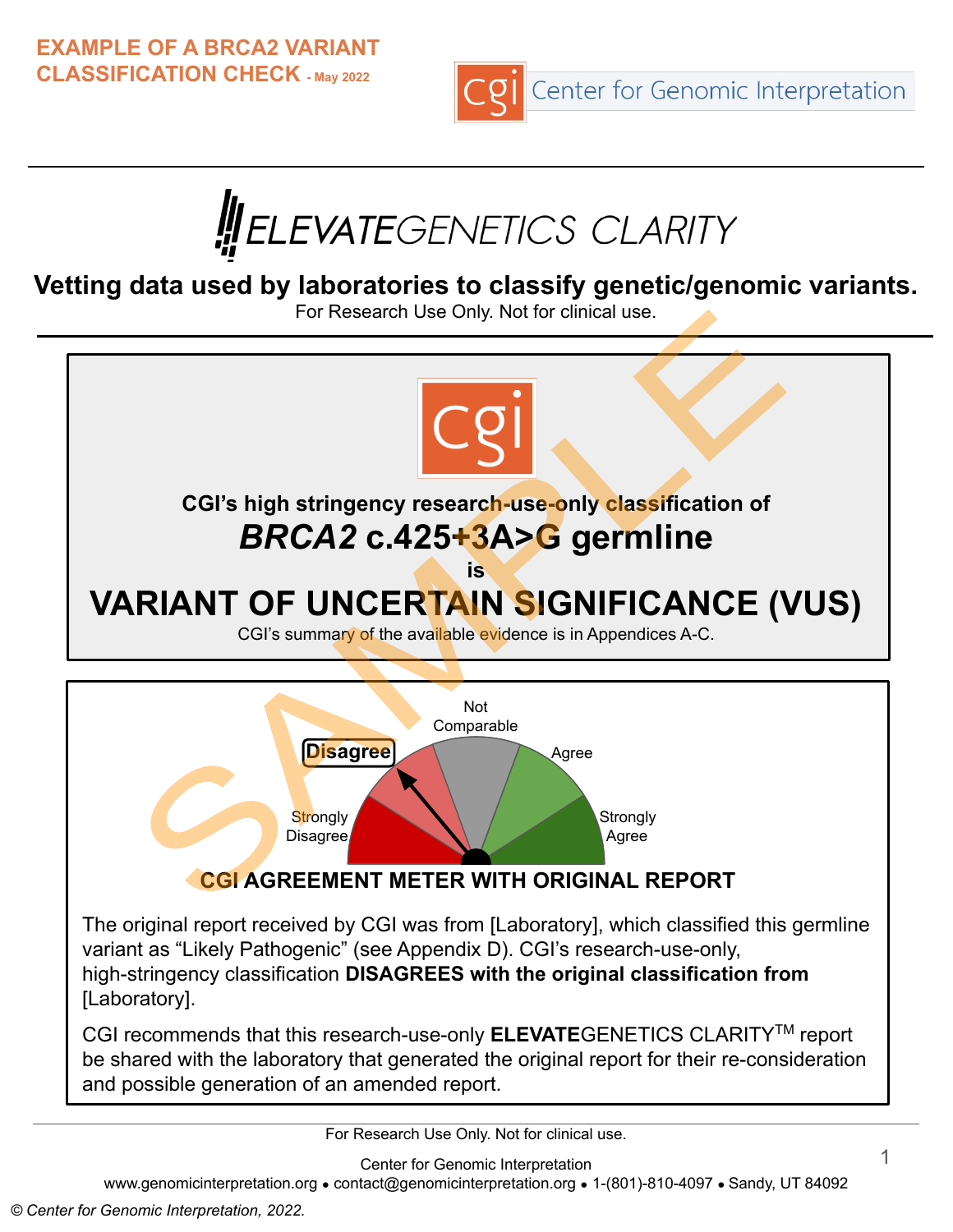



#### **FAQs:**

#### **1. Is any genetic variant classification guaranteed accurate?**

 $\bullet$  No. As stated within the ACMG guidelines<sup>1</sup>, "Variant analysis is at present imperfect and the variant category reported does not imply 100% certainty." While CGI prides itself on excellent research-use-only variant classifications, the science remains imperfect. CGI is dedicated to continually improving the science of clinical variant interpretation.

#### **3. Why does CGI's research-use-only variant classification sometimes disagree with the classification from the originating laboratory?**

- Sometimes CGI may not have access to all of the information that the originating laboratory has. CGI will re-evaluate its conclusion on this report if the originating laboratory provides additional relevant information within 10 days as part of this patient's care pathway.
- However, most often disagreement occurs because laboratories and companies frequently use different variant classification protocols to assess the same publicly available evidence. CGI's assessment protocol is strict. CGI's variant classification method is designed to minimize false positives.

#### **4. Does CGI evaluate all the publicly available evidence for the variant?**

CGI endeavors to evaluate all the publicly available evidence for your variant. CGI uses a strict variant classification protocol to triage out evidence that CGI determines is of weak or no clinical value for variant classification. CGI's **ELEVATE**GENETICS CLARITYTM report summarizes all of the evidence CGI used to arrive at its research-use-only classification.

#### **5. Will CGI talk to the originating laboratory/company that issued the original report?**

Yes, at stakeholder request and direction.

**REFERENCE**

1. Richards S. et al. Standards and guidelines for the interpretation of sequence variants: a joint consensus recommendation of the American College of Medical Genetics and Genomics and the Association for Molecular Pathology. *Genetics in Medicine* 2015;17:405-424.

For Research Use Only. Not for clinical use.

Center for Genomic Interpretation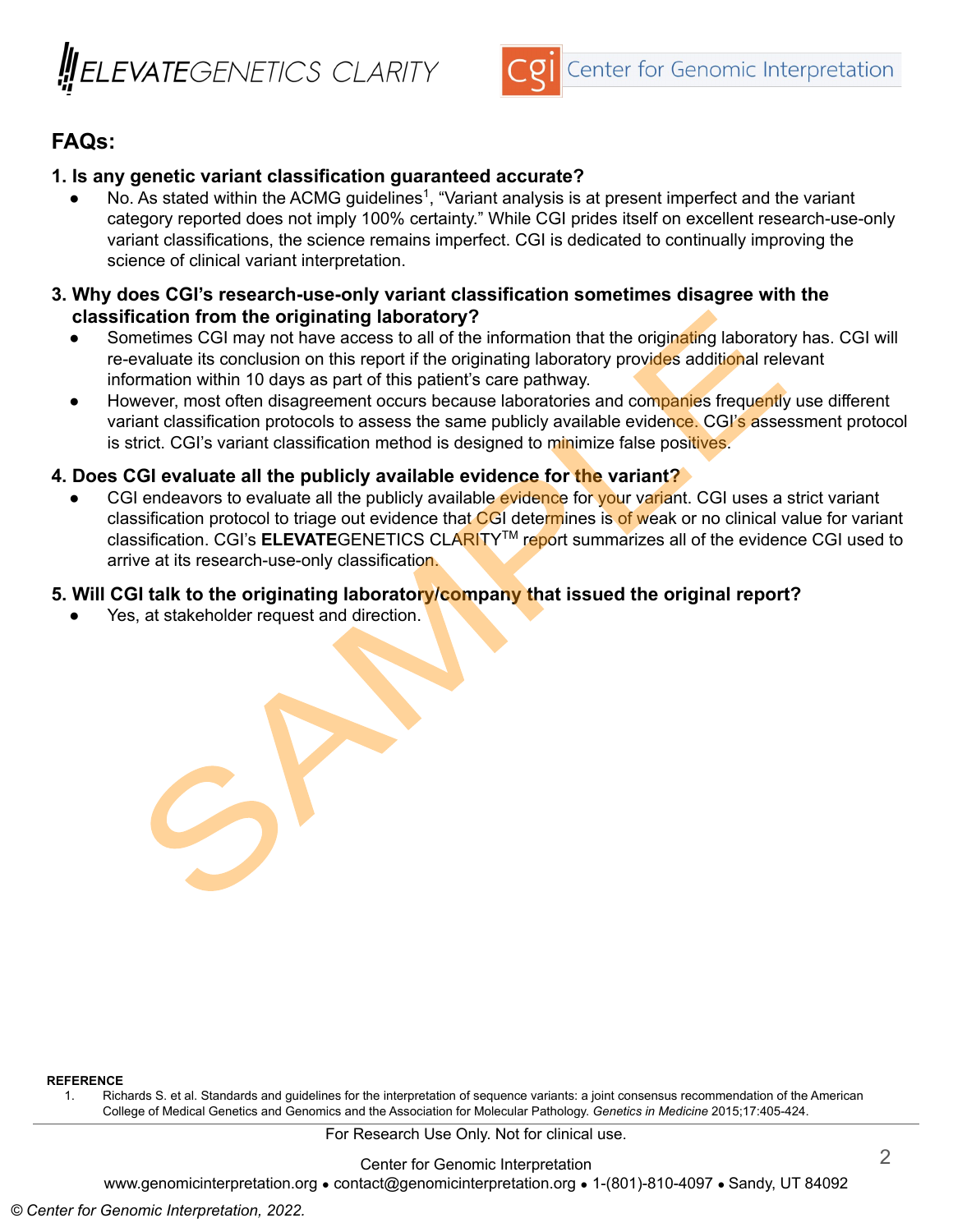



# **Description of Appendices**

| <b>Appendix Description</b> |                                                             |  |  |  |  |  |
|-----------------------------|-------------------------------------------------------------|--|--|--|--|--|
| A                           | <b>Variant Classification Evidence Summary</b>              |  |  |  |  |  |
|                             | A1 CGI's Variant Classification (for research use only)     |  |  |  |  |  |
|                             | A2 CGI's Highest-Value Variant Data Summary                 |  |  |  |  |  |
| B                           | <b>Gene-Disease Association Evidence</b>                    |  |  |  |  |  |
|                             | B1 ClinGen's Information on Gene-Disease Association        |  |  |  |  |  |
|                             | <b>B2 CGI's Gene-Disease Citations Measure</b>              |  |  |  |  |  |
| C                           | <b>Variant Specific Data Work Up</b>                        |  |  |  |  |  |
|                             | C1 Allele Frequency Data from Population Databases          |  |  |  |  |  |
|                             | C2 Functional Features Analysis                             |  |  |  |  |  |
|                             | C3 in silico pre-mRNA Splicing Prediction                   |  |  |  |  |  |
|                             | C4 Literature & Locus Specific Database Evidence Assessment |  |  |  |  |  |
| D                           | <b>Originating Reports</b>                                  |  |  |  |  |  |
|                             | D1 Originating Report Received by CGI                       |  |  |  |  |  |
| Е                           | <b>CGI Agreement Meter Explanation</b>                      |  |  |  |  |  |
|                             | E1 Matrix for "CGI Agreement Meter With Original Report"    |  |  |  |  |  |

For Research Use Only. Not for clinical use.

Center for Genomic Interpretation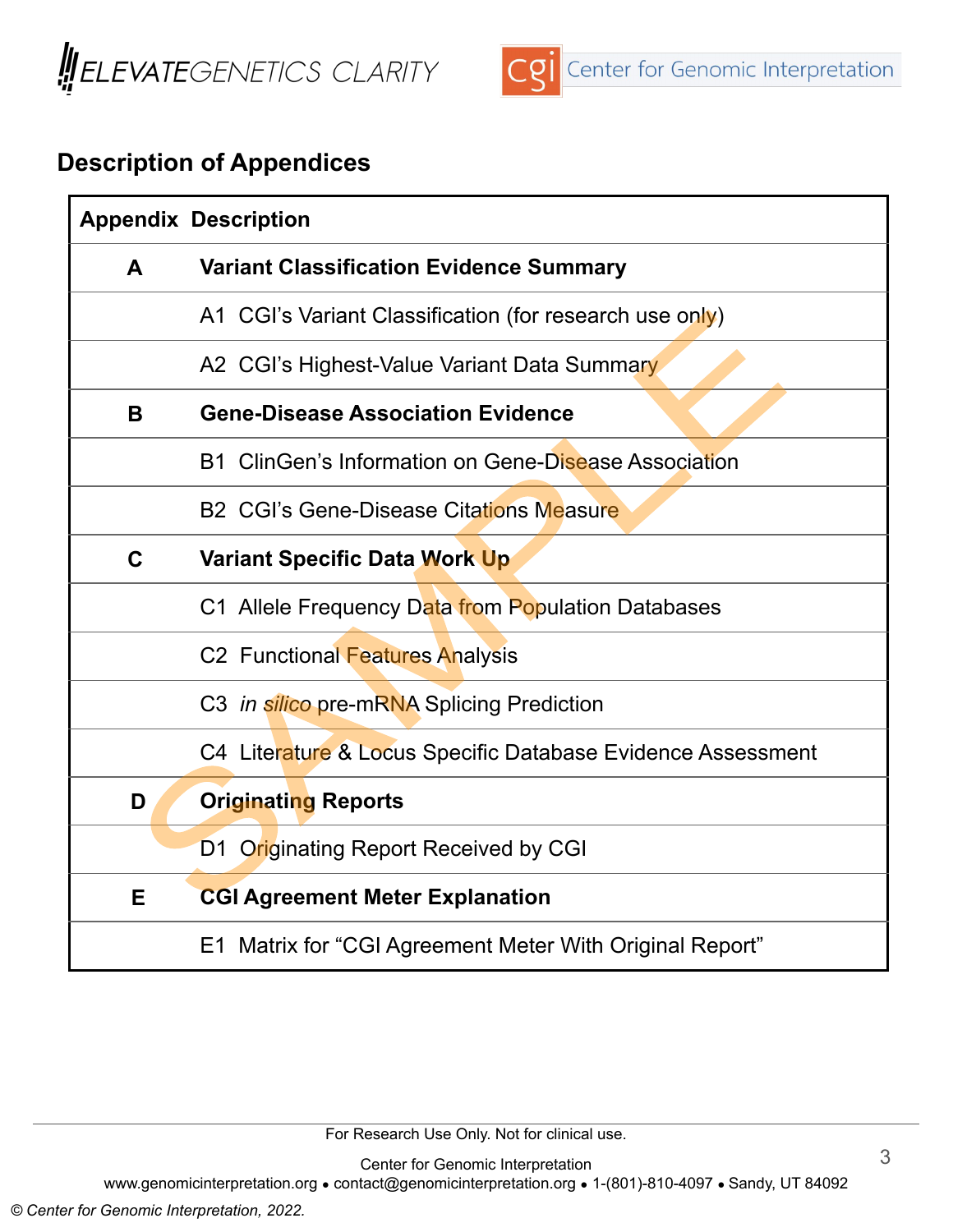



# **Appendix A - Variant Classification Evidence Summary**

### **A1. CGI's Variant Classification (for research use only)**

| NM 000059.4(BRCA2):c.425+3A>G                                                                 |                                                                                                                                                                                                                                                                                                                                                                                                                                             |  |  |  |  |
|-----------------------------------------------------------------------------------------------|---------------------------------------------------------------------------------------------------------------------------------------------------------------------------------------------------------------------------------------------------------------------------------------------------------------------------------------------------------------------------------------------------------------------------------------------|--|--|--|--|
| <b>Gene-Disease</b><br><b>Association</b><br>(Appendix B)                                     | BRCA2 gene, and not necessarily this variant, receives a "Definitive" category from<br>ClinGen for its association with Hereditary Breast and Ovarian Cancer in an autosomal<br>dominant inheritance pattern, and also for Fanconi Anemia in an autosomal recessive<br>inheritance pattern. The gene is also relevant to other diseases including Prostate Cancer.<br>Only a small fraction of the gene's variants will be disease causing. |  |  |  |  |
| <b>Unusual points</b><br>to note                                                              | This variant may either fully or partially disrupt a splice site donor in BRCA2. However,<br>disruption of this donor site has recently been demonstrated to NOT significantly contribute<br>to increased risk for Hereditary Breast and Ovarian Cancer. Compensatory mRNA<br>transcripts that are presumed functional appear to be the most likely rescue mechanism.                                                                       |  |  |  |  |
| <b>CGI research</b><br>use only<br><b>Classification of</b><br>the Variant<br>(Appendix A-A2) | <b>Variant of Uncertain Significance (VUS)</b><br>Absent strong or moderate evidence. Some conflicting evidence.                                                                                                                                                                                                                                                                                                                            |  |  |  |  |

# **A2. CGI's Highest Value Variant Data Summary:**

|                                           |                                                                                                                                                                                                                                                                                                                                                                                                              | <b>Biochemistry Findings</b>           | Person, Family or Population Findings |                                          |  |
|-------------------------------------------|--------------------------------------------------------------------------------------------------------------------------------------------------------------------------------------------------------------------------------------------------------------------------------------------------------------------------------------------------------------------------------------------------------------|----------------------------------------|---------------------------------------|------------------------------------------|--|
|                                           | <b>Disease</b><br><b>Causality</b>                                                                                                                                                                                                                                                                                                                                                                           | <b>Disease</b><br><b>Non-Causality</b> | <b>Disease</b><br><b>Association</b>  | <b>Disease</b><br><b>Non-Association</b> |  |
| Strong<br><b>Evidence</b>                 | <b>None</b>                                                                                                                                                                                                                                                                                                                                                                                                  | <b>None</b>                            | None                                  | None                                     |  |
| <b>Moderate</b><br><b>Evidence</b>        | <b>None</b>                                                                                                                                                                                                                                                                                                                                                                                                  | <b>None</b>                            | <b>None</b>                           | None                                     |  |
| Conflicting<br><b>Evidence</b>            | According to [Laboratory], this specific variant may either fully or partially disrupt a splice<br>site donor in BRCA2. However, disruption of this donor site has recently been<br>demonstrated to NOT significantly contribute to increased risk for Hereditary Breast and<br>Ovarian Cancer. Compensatory mRNA transcripts that are presumed functional appear to<br>be the most likely rescue mechanism. |                                        |                                       |                                          |  |
| <b>Variant Specific</b><br><b>Caveats</b> |                                                                                                                                                                                                                                                                                                                                                                                                              | None                                   | None                                  |                                          |  |

For Research Use Only. Not for clinical use.

Center for Genomic Interpretation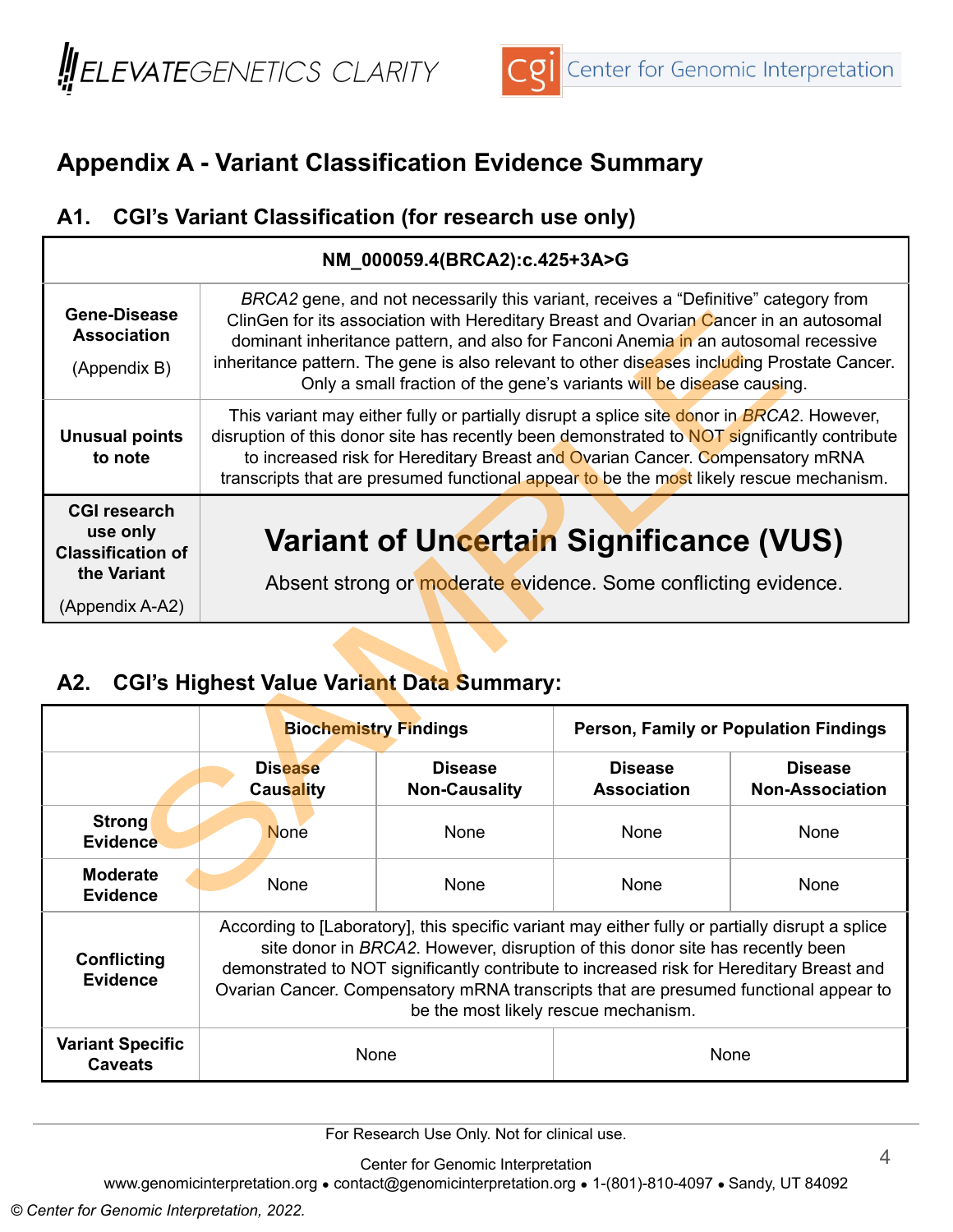



## **Appendix B - Gene-Disease Association Evidence**

CGI's interpretation of a specific genetic variant requires that the gene's association with at least one disease be well defined. Independent of CGI, the ClinGen Gene Curation Workgroup is continually advancing gene level clinical validity methods. When available, CGI defers to the current ClinGen definition of Gene-Disease evidence strength. CGI accepts ClinGen "Definitive" and "Strong" associations.

When a qualifying ClinGen gene-disease association is not yet available, CGI estimates the strength of gene-disease association knowledge with CGI's Gene-Disease Citation Measure which has been calibrated against the ClinGen Gene-Disease curation list, and ACMG's secondary findings gene list. CGI searches for citations of the gene with diseases listed in the OMIM resource maintained by Johns Hopkins University. CGI accepts "Very well documented" and "Moderately well documented" from its calibrated citation measure estimate illustrated below.

For gene-disease associations with insufficient evidence, and thus not accepted by CGI, CGI is unable to make a determination as to its research-use-only variant classification. In these situations, unless otherwise specified, CGI defaults its interpretation of the variant to "Variant of Uncertain Significance", as the entire gene is uncertain with regards to human disease risk.

| Gene: BRCA2                                                 | <b>ClinGen Gene Curation Workgroup Gene-Disease Evidence</b> |               |                           |          |        |                                                         |  |  |
|-------------------------------------------------------------|--------------------------------------------------------------|---------------|---------------------------|----------|--------|---------------------------------------------------------|--|--|
| <b>Disease</b>                                              | Not Yet<br>Available                                         | Contradictory | <b>Limited</b><br>or None | Moderate | Strong | Definitive                                              |  |  |
| Breast-Ovarian<br>cancer, familial,<br>susceptibility to, 2 |                                                              |               |                           |          |        | Definitive<br><b>Autosomal Dominant</b><br>13 Sep 2017  |  |  |
| Fanconi anemia<br>complementation<br>group D1               |                                                              |               |                           |          |        | Definitive<br><b>Autosomal Recessive</b><br>21 Dec 2018 |  |  |

#### **B1. ClinGen's Information on Gene-Disease Association (not the variant)**

### **B2. CGI's Gene-Disease Citations Measure (not the variant)**



For Research Use Only. Not for clinical use.

Center for Genomic Interpretation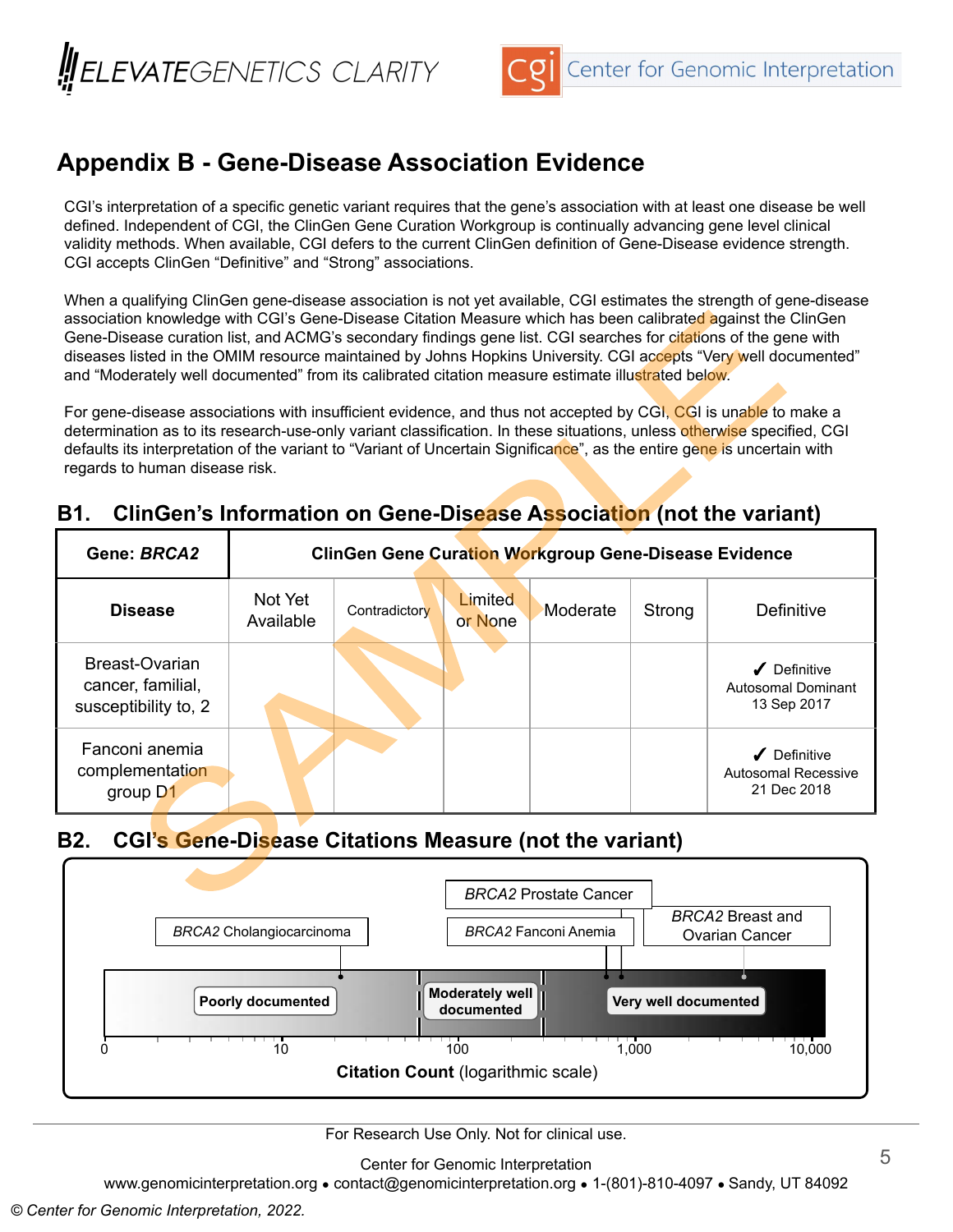



# **Appendix C - Variant Specific Data Work Up**

#### **C1. Allele Frequency Data from gnomAD Population Database**

| Date accessed                                                                                                                                                                                                                                                                                                                               | 19 Dec 2020                                                                                                                                                                                                                                                                                                                                                                                                                                                                                                                                                                                      |                                                                                                                                                                                                                                                                                                                                                                                                  |  |  |  |
|---------------------------------------------------------------------------------------------------------------------------------------------------------------------------------------------------------------------------------------------------------------------------------------------------------------------------------------------|--------------------------------------------------------------------------------------------------------------------------------------------------------------------------------------------------------------------------------------------------------------------------------------------------------------------------------------------------------------------------------------------------------------------------------------------------------------------------------------------------------------------------------------------------------------------------------------------------|--------------------------------------------------------------------------------------------------------------------------------------------------------------------------------------------------------------------------------------------------------------------------------------------------------------------------------------------------------------------------------------------------|--|--|--|
| <b>Variant Evaluated</b>                                                                                                                                                                                                                                                                                                                    | NM_000059.4(BRCA2):c.425+3A>G                                                                                                                                                                                                                                                                                                                                                                                                                                                                                                                                                                    |                                                                                                                                                                                                                                                                                                                                                                                                  |  |  |  |
|                                                                                                                                                                                                                                                                                                                                             | <b>Genome Aggregation Database</b><br>(gnomAD v2.1.1)                                                                                                                                                                                                                                                                                                                                                                                                                                                                                                                                            | <b>Genome Aggregation</b><br>Database (gnomAD v3.1)                                                                                                                                                                                                                                                                                                                                              |  |  |  |
| <b>Genomic Coordinate(s)</b>                                                                                                                                                                                                                                                                                                                | 13:32899324 (GRCh37)                                                                                                                                                                                                                                                                                                                                                                                                                                                                                                                                                                             | 13:32325187 (GRCh38)                                                                                                                                                                                                                                                                                                                                                                             |  |  |  |
| <b>Populations &amp; Sample</b><br><b>Sizes</b><br>Populations are derived from<br>a variety of disease and<br>unselected patient cohorts.<br>gnomAD: For absent<br>variants, only the overall<br>study configuration is<br>provided. For variants<br>present, the representation<br>at the specified genomic<br>coordinate(s) is provided. | 57,787 XX Exomes, 6,967 XX Genomes, 67,961<br>XY Exomes & 8,741 XY Genomes combined:<br>African/African American:<br>8,128 Exomes + 4,359 Genomes.<br>Amish: 0 Exomes + 0 Genomes.<br>Latino/Admixed American:<br>17,296 Exomes + 424 Genomes.<br>Ashkenazi Jewish:<br>5,040 Exomes + 145 Genomes.<br>East Asian:<br>9,197 Exomes + 780 Genomes.<br>Finnish:<br>10,824 Exomes + 1,738 Genomes.<br>Middle Eastern:<br>0 Exomes + 0 Genomes.<br>Non-Finnish European:<br>56,885 Exomes + 7,718 Genomes.<br>South Asian:<br>$15,308$ Exomes + 0 Genomes.<br>Other:<br>$3,070$ Exomes + 544 Genomes. | 38,947 XX & 37,209 XY<br>Genomes combined:<br>African/African American:<br>20,744 Genomes.<br>Amish: 456 Genomes.<br>Latino/Admixed American:<br>7,647 Genomes.<br>Ashkenazi Jewish:<br>1,736 Genomes.<br>East Asian:<br>2,604 Genomes.<br>Finnish:<br>5,316 Genomes.<br>Middle Eastern:<br>158 Genomes.<br>Non-Finnish European:<br>34,029 Genomes.<br>South Asian:<br>2,419 Genomes.<br>Other: |  |  |  |
|                                                                                                                                                                                                                                                                                                                                             | Total:<br>125,748 Exomes + 15,708 Genomes = 141,456<br><b>Total persons</b>                                                                                                                                                                                                                                                                                                                                                                                                                                                                                                                      | Total:<br>76,156 Genomes                                                                                                                                                                                                                                                                                                                                                                         |  |  |  |
| Depth of Coverage at the<br>Coordinate(s)                                                                                                                                                                                                                                                                                                   | Sufficient: Per-base mean depth of coverage:<br>~30x Exome (~54% of individuals with coverage<br>over 30x), ~44x Genome (~70% of individuals<br>with coverage over 30x)                                                                                                                                                                                                                                                                                                                                                                                                                          | Sufficient: Per-base mean depth<br>of coverage:<br>30x Genome (~67% of<br>individuals with coverage over<br>30x)                                                                                                                                                                                                                                                                                 |  |  |  |
| Variant frequency in<br>population samples<br>represented                                                                                                                                                                                                                                                                                   | <b>Absent</b><br>(While pathogenic variants are often rare, most rare variants are benign).                                                                                                                                                                                                                                                                                                                                                                                                                                                                                                      |                                                                                                                                                                                                                                                                                                                                                                                                  |  |  |  |

For Research Use Only. Not for clinical use.

Center for Genomic Interpretation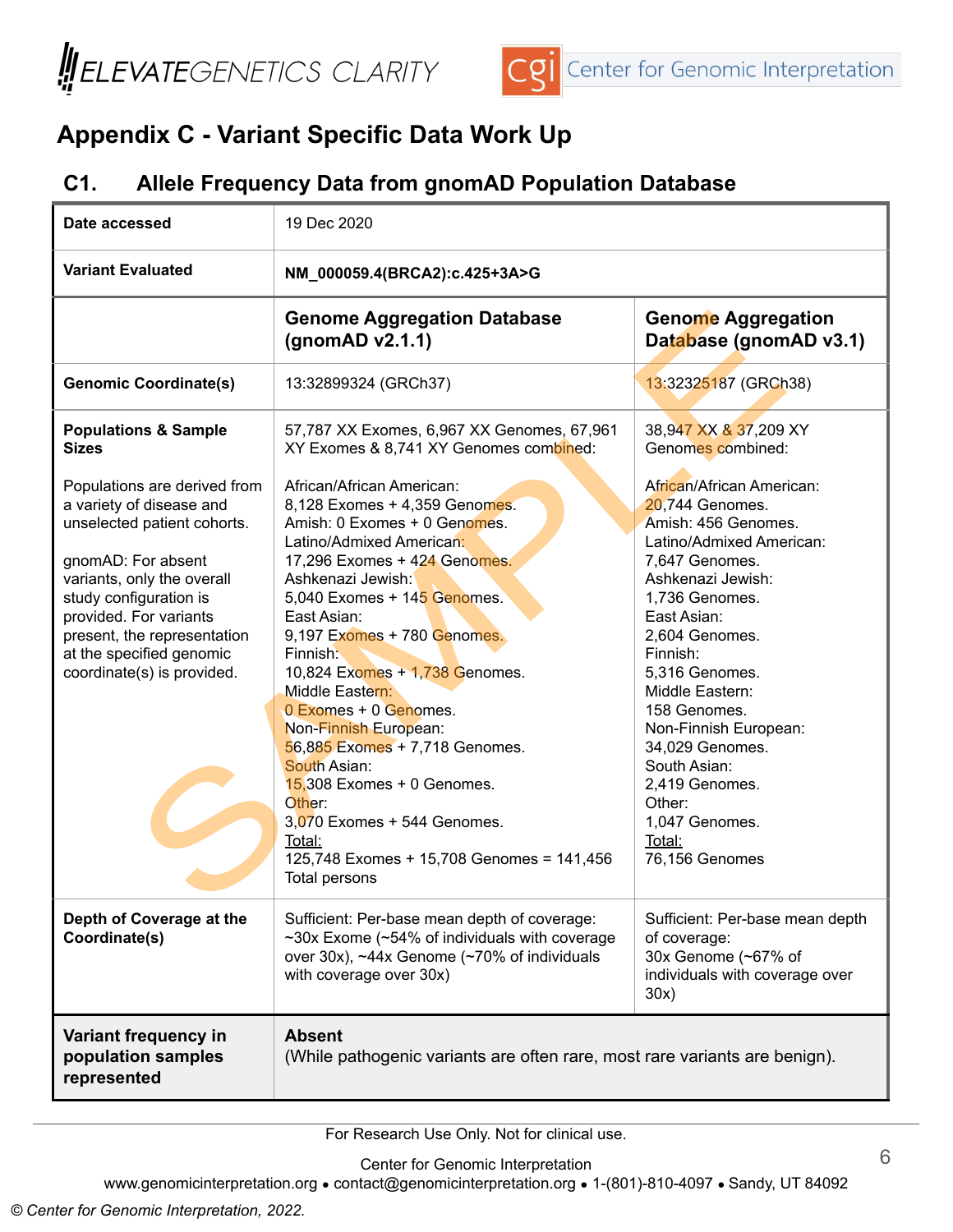



## **C2. Functional Features Analysis**

| Variant:                                                                                   | NM_000059.4(BRCA2):c.425+3A>G<br>Potential alternate name(s): IVS4+3A>G, IVS3+3A>G                                                                                                                                                                                                                                                                                                                                                                                                                                                                                                                                                                                                                                                                                                                                                                                                                                                                                                                                                                                                                                                                                                                                                       |  |  |  |
|--------------------------------------------------------------------------------------------|------------------------------------------------------------------------------------------------------------------------------------------------------------------------------------------------------------------------------------------------------------------------------------------------------------------------------------------------------------------------------------------------------------------------------------------------------------------------------------------------------------------------------------------------------------------------------------------------------------------------------------------------------------------------------------------------------------------------------------------------------------------------------------------------------------------------------------------------------------------------------------------------------------------------------------------------------------------------------------------------------------------------------------------------------------------------------------------------------------------------------------------------------------------------------------------------------------------------------------------|--|--|--|
| <b>Genomic location:</b>                                                                   | Chr13:32899324 (on Assembly GRCh37)<br>Chr13:32325187 (on Assembly GRCh38)                                                                                                                                                                                                                                                                                                                                                                                                                                                                                                                                                                                                                                                                                                                                                                                                                                                                                                                                                                                                                                                                                                                                                               |  |  |  |
| Known mechanism of disease:                                                                | Null variants would be considered disease causal.                                                                                                                                                                                                                                                                                                                                                                                                                                                                                                                                                                                                                                                                                                                                                                                                                                                                                                                                                                                                                                                                                                                                                                                        |  |  |  |
| <b>RNA Transcripts:</b>                                                                    | More than one transcript is described by GENCODE v 32 and RefSeq                                                                                                                                                                                                                                                                                                                                                                                                                                                                                                                                                                                                                                                                                                                                                                                                                                                                                                                                                                                                                                                                                                                                                                         |  |  |  |
| <b>Functional location of the</b><br>variant across all RNA<br>transcripts (GENCODE v 32): | All transcripts maintain the same functional position within this gene:<br>Intronic and proximal to a splice donor.<br>This specific intron of interest is NOT the final intron.                                                                                                                                                                                                                                                                                                                                                                                                                                                                                                                                                                                                                                                                                                                                                                                                                                                                                                                                                                                                                                                         |  |  |  |
| <b>Functional impact:</b>                                                                  | This variant is intronic and has the potential to disrupt RNA splicing in<br>a way that could lead to RNA nonsense mediated decay resulting in<br>loss of function of the gene. However, in silico RNA splice predictions<br>predict only a MODERATE disruption in splicing of the native donor<br>site (see Appendix C-C3). "Internal evidence" cited in [Laboratory B]'s<br>ClinVar evidence claims complete disruption of the splice site has not<br>been independently evaluated by the researcher producing this<br><b>ELEVATEGENETICS CLARITY<sup>™</sup> report. Most importantly</b><br>however, a likely rescue mechanism is present, see<br>Appendix C-C4. Variants at, or very close to the<br>c.425 splice donor site of BRCA2 that<br><b>COMPLETELY disrupt that splice donor site are</b><br>very unlikely to be a major cause of Hereditary<br>Breast or Ovarian Cancer. The hypothesis is that<br>there are "rescue" transcripts that are formed that<br>are presumed functional, and that delete exons 4-5<br>inclusive. Therefore, even if BRCA2 c.425+3A>G<br>completely disrupts the native splice site, likely<br>alternative transcripts are triggered which<br>compensate for the loss of the native splice site. |  |  |  |

Center for Genomic Interpretation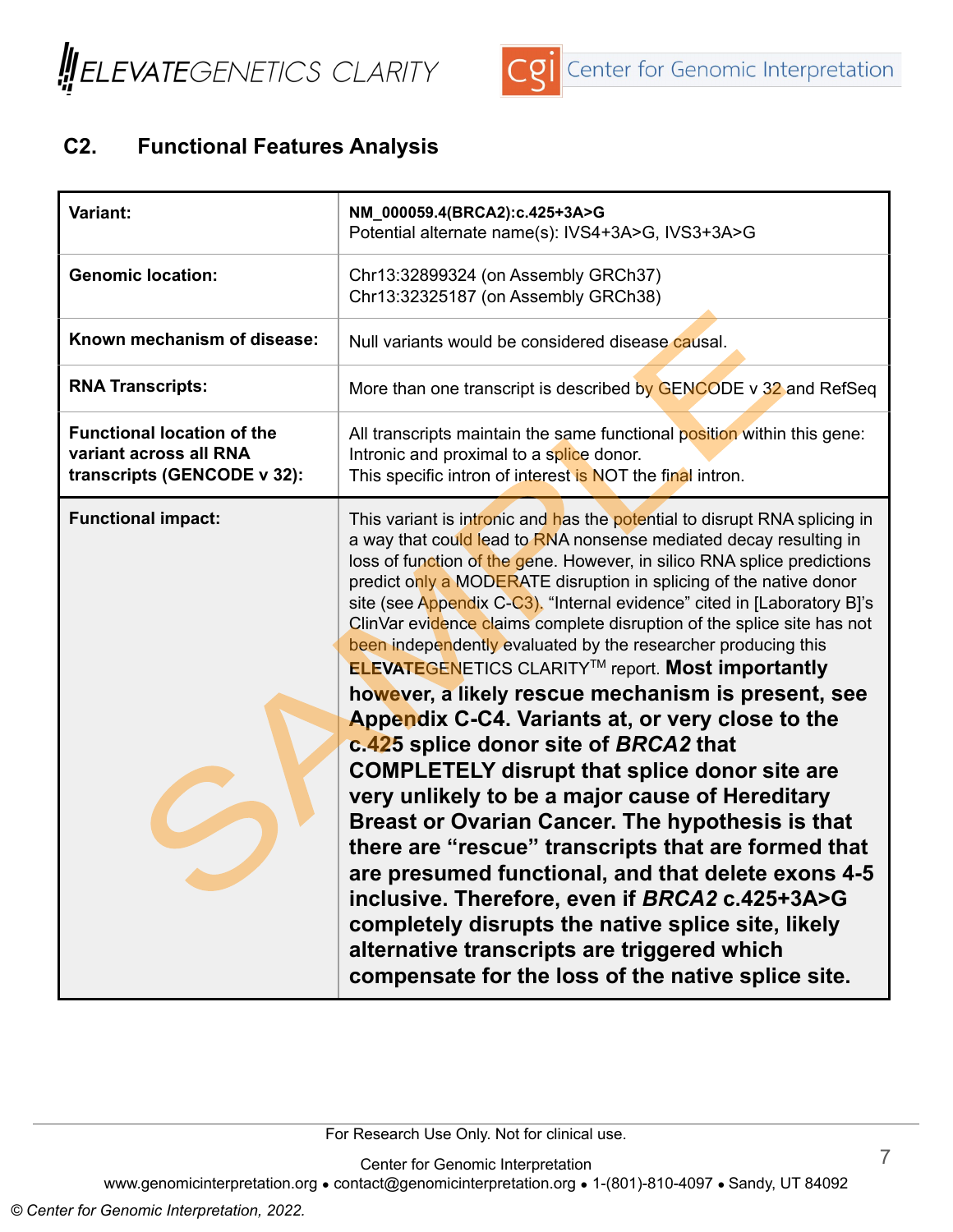



### **C3.** *in silico* **pre-mRNA Splicing Prediction**



For Research Use Only. Not for clinical use.

Center for Genomic Interpretation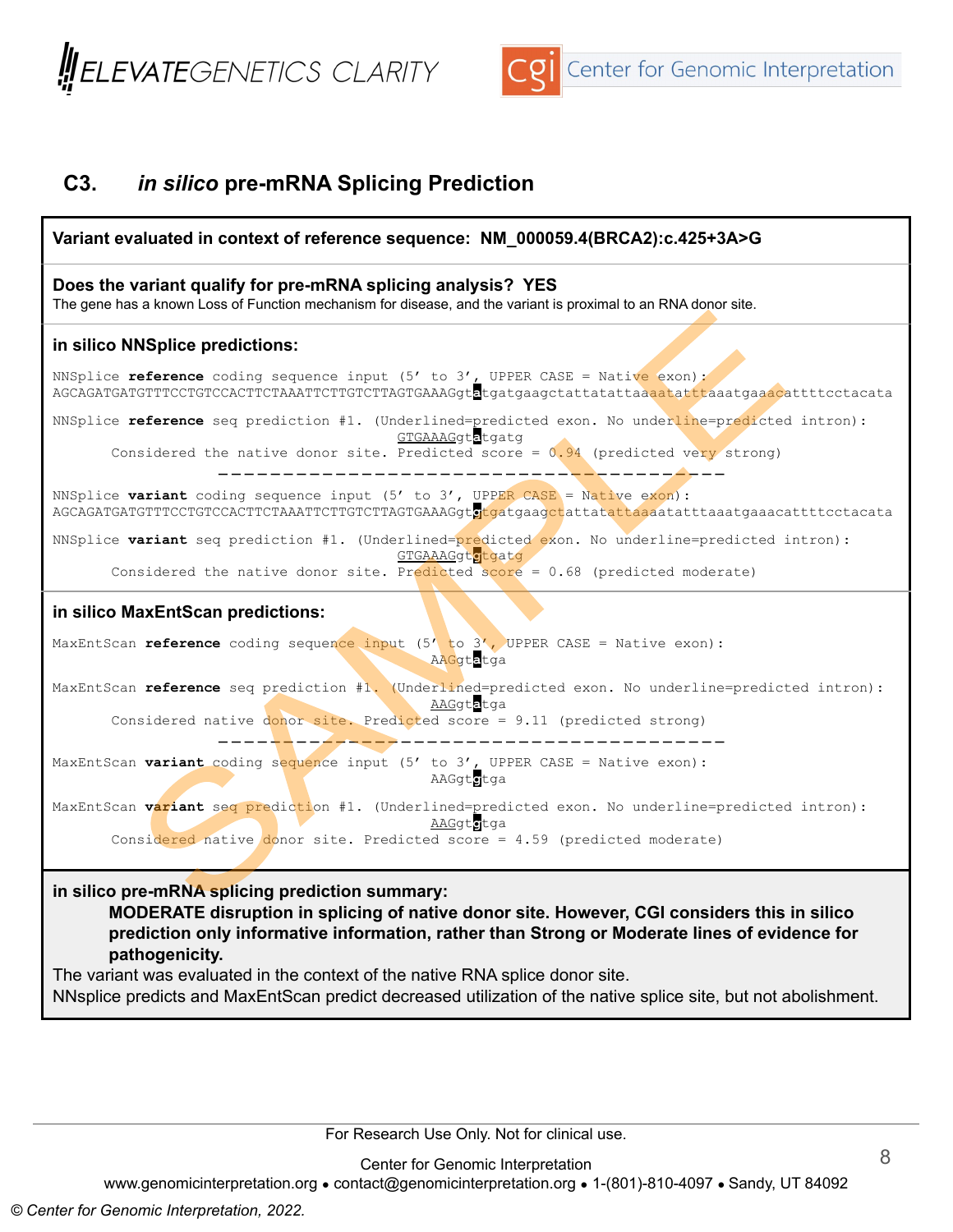



### **C4. Literature and Locus Specific Database Evidence Assessment**

| <b>Variant</b><br>evaluated:                                                                                                                                              | NM_000059.4(BRCA2):c.425+3A>G<br>Alternate name(s): IVS4+3A>G                                                                                                                                                                                                                         |                                                                                                                                                                                                                                                                                                                                                                                                                                                                                                                                                                                                                                                                                                                                                                                                                                                                                                                                                                                                                                                                                                                                                                                                                                                                                                                    |  |  |
|---------------------------------------------------------------------------------------------------------------------------------------------------------------------------|---------------------------------------------------------------------------------------------------------------------------------------------------------------------------------------------------------------------------------------------------------------------------------------|--------------------------------------------------------------------------------------------------------------------------------------------------------------------------------------------------------------------------------------------------------------------------------------------------------------------------------------------------------------------------------------------------------------------------------------------------------------------------------------------------------------------------------------------------------------------------------------------------------------------------------------------------------------------------------------------------------------------------------------------------------------------------------------------------------------------------------------------------------------------------------------------------------------------------------------------------------------------------------------------------------------------------------------------------------------------------------------------------------------------------------------------------------------------------------------------------------------------------------------------------------------------------------------------------------------------|--|--|
| <b>Reference</b>                                                                                                                                                          | <b>Data Description</b>                                                                                                                                                                                                                                                               | <b>Evidence Evaluation</b>                                                                                                                                                                                                                                                                                                                                                                                                                                                                                                                                                                                                                                                                                                                                                                                                                                                                                                                                                                                                                                                                                                                                                                                                                                                                                         |  |  |
| PMID: 21638052<br>Brandão RD et al.<br><b>Breast Cancer Res.</b><br>Treat., 2011<br>Oct; 129:971-82.<br>-[Laboratory B]<br>cites this publication<br>in ClinVar evidence. | Demonstrates that a<br>nucleotide change in the<br>final base of exon 4,<br>c.425G>T, completely<br>abolishes the native<br>splice site.                                                                                                                                              | <b>INFORMATIVE - Yet does not trigger a classification code</b><br>This publication is NOT directly about the variant of interest, c.425+3A>G.<br>Rather, it is informative about the native splice donor site for which position<br>c.425+3 would influence. However, the publication does not explore potential<br>rescue mechanisms for when the native site is disrupted. Those potential rescue<br>mechanisms have since been explored in PMID 35050751, Nix P et al. JCO<br>Precis Oncol. 2020 Nov;4:730-735. PMID 35050751 will be addressed in the<br>next row in this table.                                                                                                                                                                                                                                                                                                                                                                                                                                                                                                                                                                                                                                                                                                                              |  |  |
| PMID: 35050751<br>Nix P et al. JCO<br>Precis Oncol. 2020<br>Nov;4:730-735.                                                                                                | Demonstrates that a<br>nucleotide change in the<br>final base of exon 4,<br>c.425G>T, completely<br>abolishes the native<br>splice site. However, the<br>study also demonstrates<br>reading frame rescue<br>(with the deletion of<br>exons 4 and 5) and<br>human phenotype<br>rescue. | INFORMATIVE - Yet does not trigger a classification code<br>This publication is NOT directly about the variant of interest, c.425+3A>G.<br>Rather, it is informative about the native splice donor site for which position<br>c.425+3 would influence. Of greatest importance, this publication demonstrates<br>that when the splice donor site at BRCA2 c.425 is disrupted, some full length and<br>in frame BRCA2 transcript is generated which is missing exons 4 and 5. This is<br>the hypothesized explanation for why the clinically validated history weighting<br>algorithm tool shows a "Benign" significance for this variant. Thus all variants<br>disrupting this splice site probably lead to the same "benign" impact, but such<br>classifications cannot be made without further evidence. Thus c.425+3A>G<br>should not presently be downgraded to benign or likely benign, but should<br>remain VUS given this very strong counter evidence against a pathogenic<br>classification.                                                                                                                                                                                                                                                                                                               |  |  |
| ClinVar Database,<br>Variant ID 495460,<br>accessed 20 May<br>2022                                                                                                        | [Laboratory A] VUS<br>(Mar 28, 2016)<br>[Laboratory B] Likely<br>Path. (Oct 11, 2019)<br>[Laboratory C] VUS<br>(Feb 4, 2020)<br>[Laboratory D] VUS<br>(Submitted Sep 02,<br>2021)<br>[Laboratory E] VUS<br>(Submitted Sep 30,<br>2021)                                                | "Internal Data" DISQUALIFIED<br>Labs A, C, D and E provide no additional relevant data not described in<br>references listed above.<br>Note that [Laboratory B] provides the following in their evidence text: "RNA<br>studies have demonstrated that this [c.425+3A>G] alteration results in abnormal<br>splicing in the set of samples tested ([Laboratory] internal data). Another close<br>match alteration at this donor site, BRCA2 c.425G>T, causes the same defect-<br>complete skipping of coding exon 3 (also known as exon 4 in the literature)<br>(Brandão RD et al. Breast Cancer Res. Treat., 2011 Oct; 129:971-82)." However,<br>the language "abnormal splicing" is nonspecific and could mean complete<br>disruption of the native splice site, or partial disruption. In the next sentence in<br>the evidence quote, complete disruption of the splice site is implied. For BRCA2,<br>complete disruption is the most stringent requirement for triggering ACMG PVS1<br>(null) "Very Strong" evidence if there are no rescue mechanisms, which the<br>PMID: 35050751 data suggests there is. Thus using a PVS2 line of evidence<br>puts the classification at higher risk for being a false positive classification, and<br>we recommend not using PVS2 evidence here given the counterevidence. |  |  |
| <b>Evidence obtained from Literature or</b><br><b>Locus Specific Databases that can be</b><br>input for CGI's variant classification:                                     |                                                                                                                                                                                                                                                                                       | <b>NONE</b>                                                                                                                                                                                                                                                                                                                                                                                                                                                                                                                                                                                                                                                                                                                                                                                                                                                                                                                                                                                                                                                                                                                                                                                                                                                                                                        |  |  |

Evidence is "DISQUALIFIED" when it is redundant, or of no, low, or insignificant quality or quantity to be applicable in a clinical setting. Most "Disqualified" evidence represents data in the earliest, and most error and biased prone stages of basic research.

For Research Use Only. Not for clinical use.

Center for Genomic Interpretation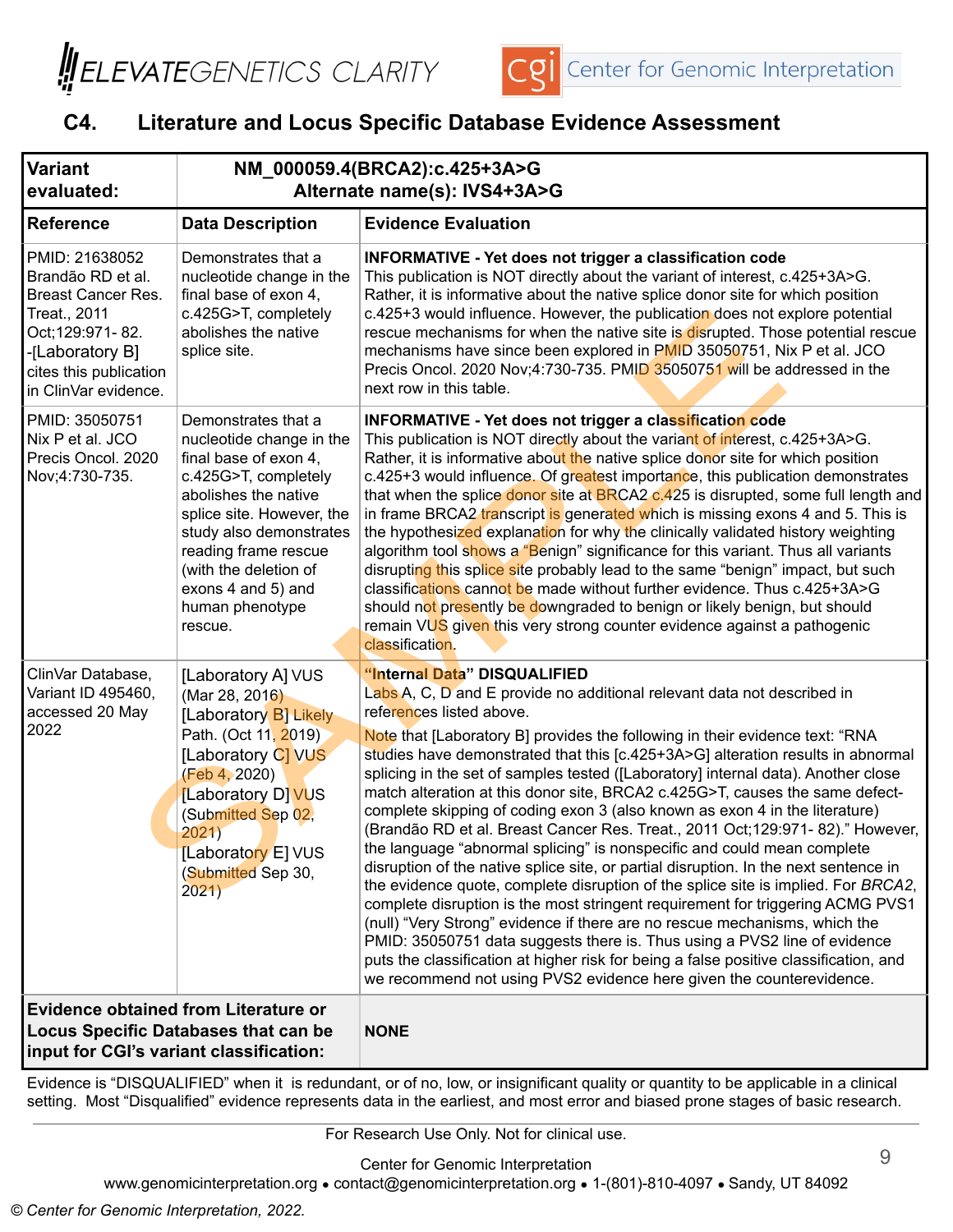



# **Appendix D - Originating Report**

## **D1. Relevant Pages from Originating Report Received by CGI:**

### **[LABORATORY REPORT FOR PATIENT]**



For Research Use Only. Not for clinical use.

Center for Genomic Interpretation www.genomicinterpretation.org ● contact@genomicinterpretation.org ● 1-(801)-810-4097 ● Sandy, UT 84092